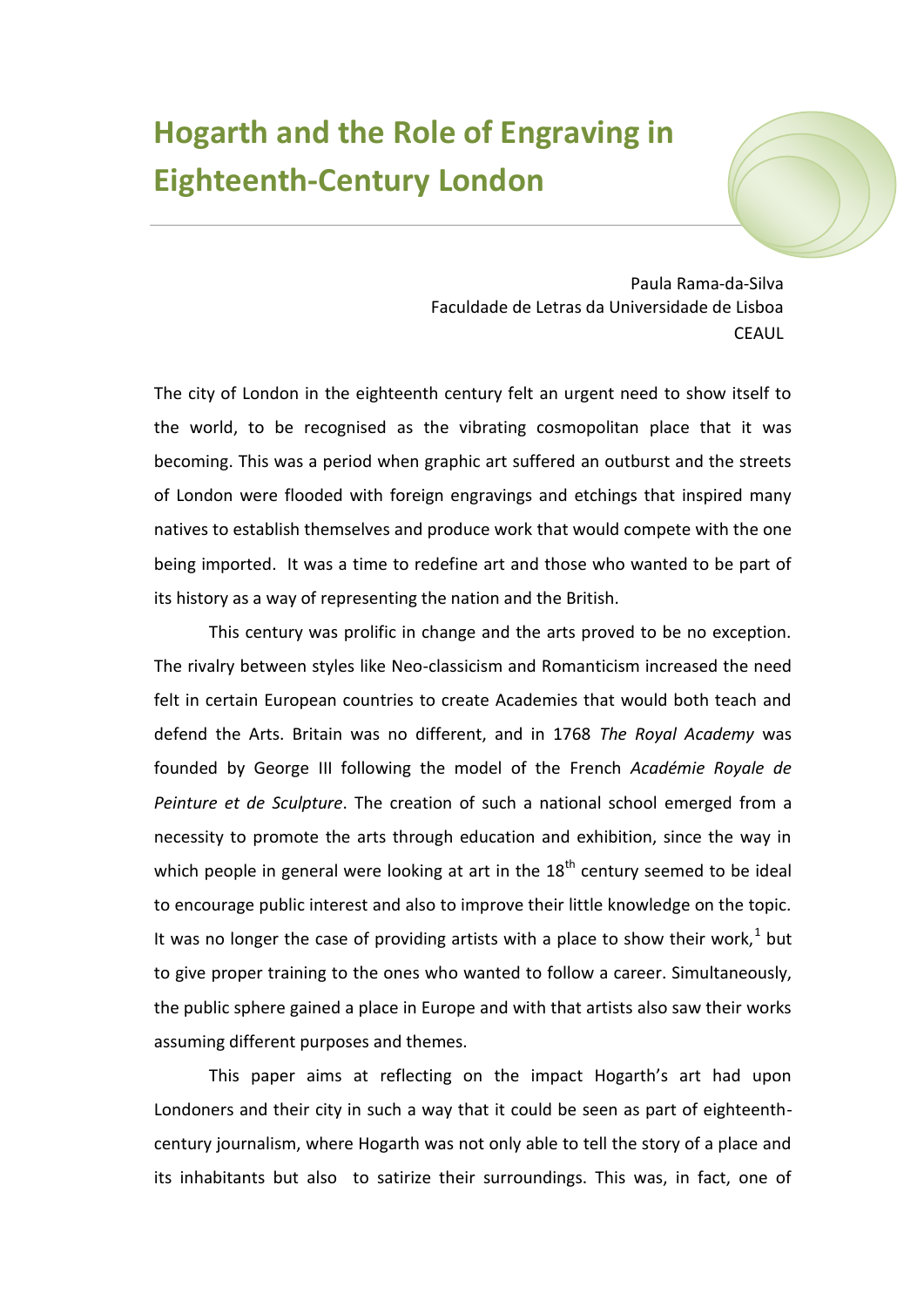

engraving's most significant aspects, the reflection of true scenes of everyday life which were very familiar to most people. The other powerful aspect was the price of each engraving, since many of them, being considered mere reproductions, were quite affordable.

In the light of the above, it seems crucial to focus on the concept of art and its changing meaning throughout time. We acknowledge the lack of a precise and universally accepted definition, but also assume that this discussion allows a more comprehensive understanding of the significance of engraving in Hogarthian London. What was considered art after all? Was engraving seen as an art? And, if so, were engravers considered artists? Considering both Kant's statement in his *Kritik der Urteilskraft* that art is "a kind of representation that is purposive in itself and, though without an end, nevertheless promotes the cultivation of the mental powers for social communication" (306), and Hegel's views that "art expresses the spirit of particular cultures, as well as that of individual artists and the general human spirit" (I, 531), then Hogarth's work would definitely have been considered art. If this was the case, then what was the significance of the Copyright Act of 1735, many times described as Hogarth's Act, which defended the arts of engraving and etching and their producers? Did this mean that engravers were not respected as artists? Or that they were about to be?

In order to answer the questions raised, a brief introduction will be made to the history of engraving as a way of better explaining the role it assumed in the artistic field of the time. Even though some insist on describing Hogarth as a printmaker (see Simon), the work of this author as an engraver has always been widely recognized, allowing engraving to be acknowledged as an art. The truth remains, however, that few were able to depict eighteenth-century England, its conflicts and highs and lows, as he did, and not many were given the privilege of labeling an era.

\*

\* \*

42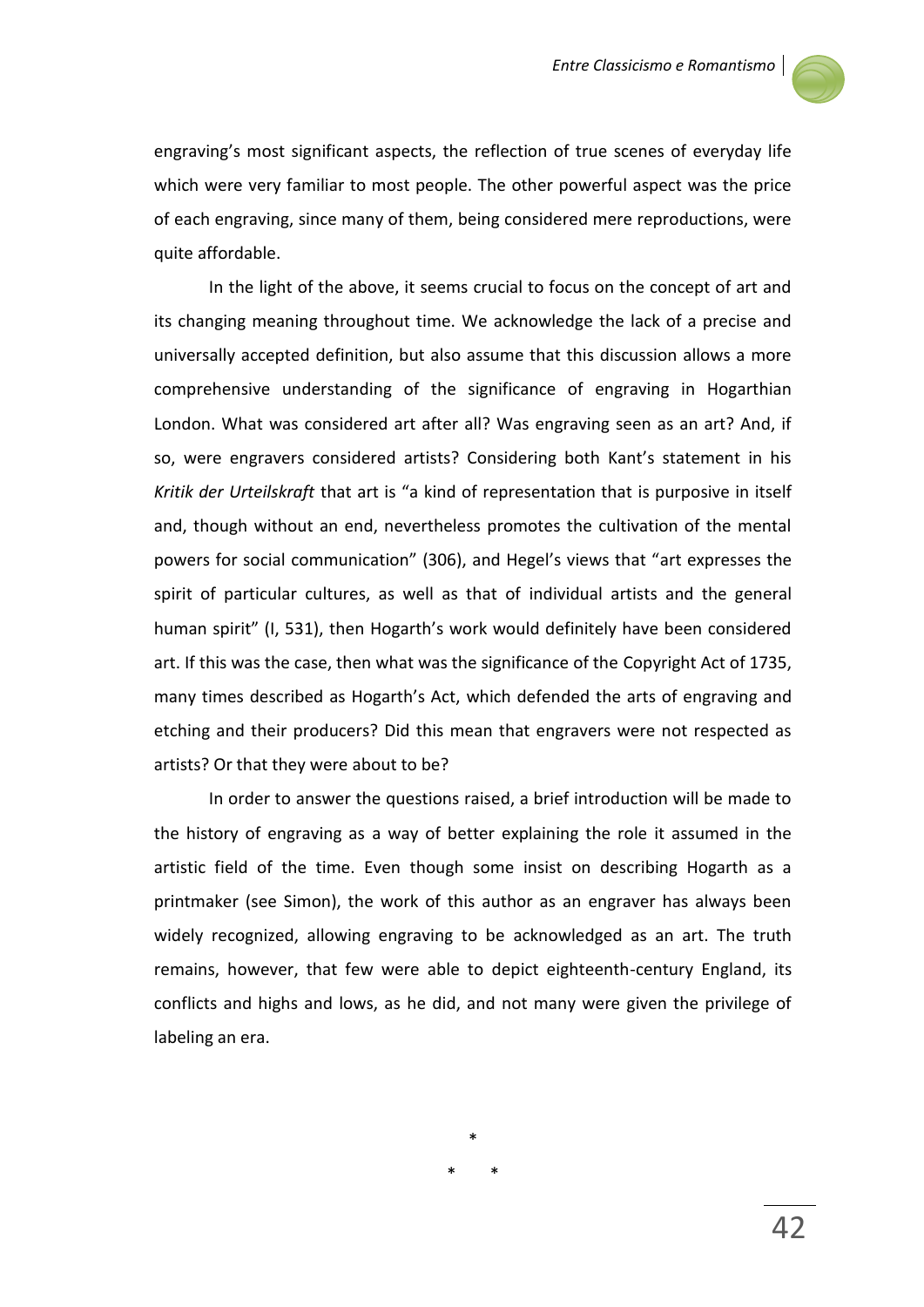

The scope of the word *Art* is enormous and can hardly be dissociated from other words like *culture* and *history*. This is why to go back to the etymology of the word *art* one enters a voyage in time. In Latin "ars" meant knowledge and skill associated directly to notions of beauty, whereas in Greek "tékne" was closer to what we know as craft, being associated to mastering the production and creation of something by using a special technique. However, it is only in the  $13<sup>th</sup>$  century that the word finds its way into Middle English, deriving from Anglo-French usually applied to the skill in scholarship and learning. $2$ 

In the beginning of the 17<sup>th</sup> century the word *art* is for the first time associated to creative arts such as painting and sculpture, and it is exactly at this time that the great academies of art like the French *Académie Royale de Peinture et de Sculpture* emerge. These European academies would devote themselves to the so-called *Fine Arts*, although only painting and sculpture found a place, since there was a clear distinction between *art* and *craft*. Indeed, only in the second half of the  $16<sup>th</sup>$  century was there a need to clearly distinguish the fine arts from the applied arts. The latter would be considered subsidiaries that lacked genius. What was engraving then? An *art*? Or a *craft*? According to Antal:

Only two types of artistic tradition, neither of great productive output, existed in England when Hogarth began his career. The one, the baroque art favoured by court and aristocracy, was employed for their portraits and decorative frescoes. The other tradition in England which Hogarth inherited was that of the popular engraving. (36)

> \* \* \*

As has already been said, it is impossible to deny engraving its cosmopolitan power (see Auerbach; Cust; Hind) not only because it made art much more accessible, but also for its way of communicating to a very large audience. When stating this we are not focusing solely on its impact in the  $18<sup>th</sup>$  century but looking back on its history, since, as Hind states, engraving "is no discovery of the modern world" (19).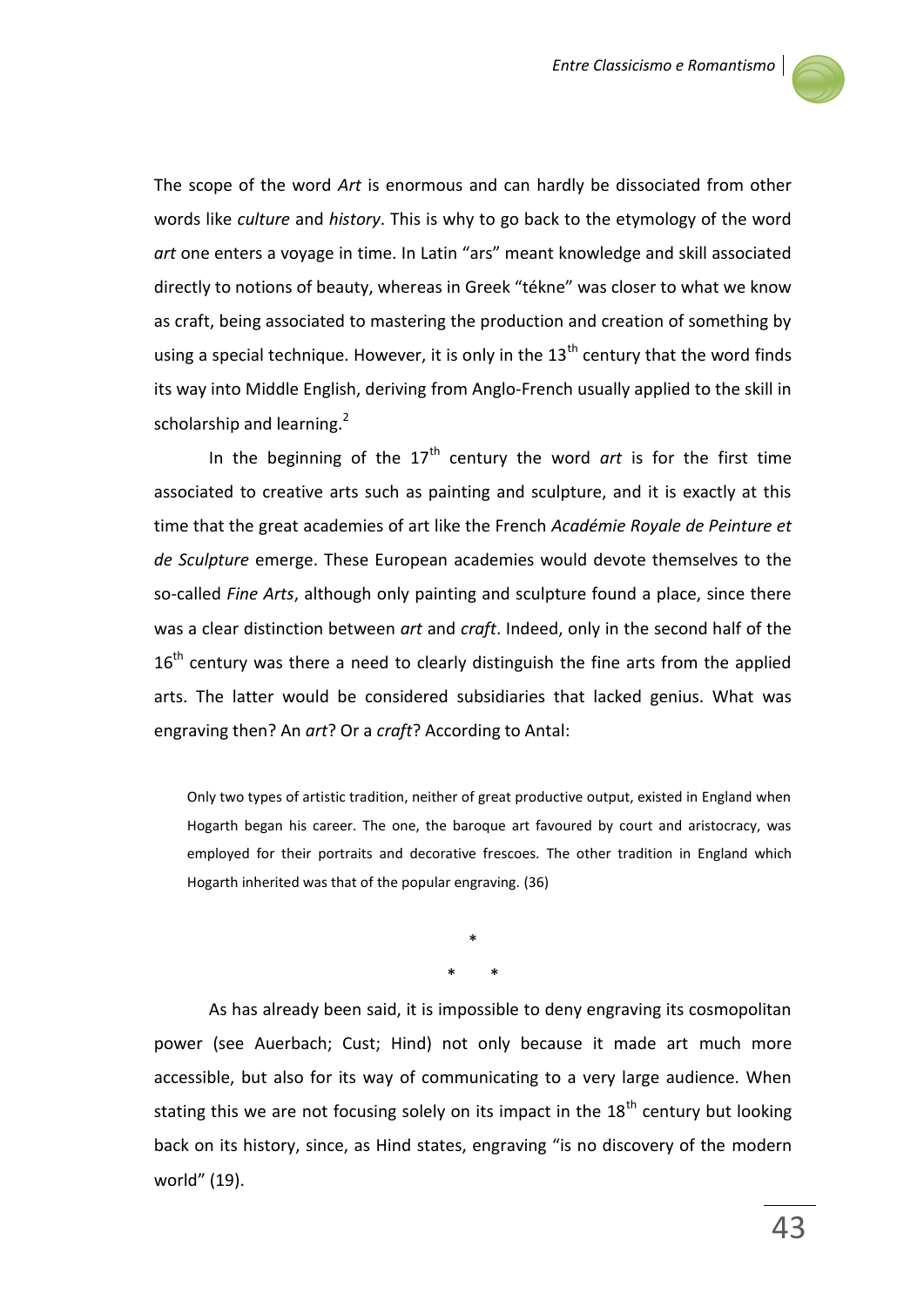

Engraving had its first roots in the professions of goldsmiths and metalchasers who used it as a means to ornament their craft. Although the engraving line can be traced back to the  $12<sup>th</sup>$  century, this has little resemblance to the engraving art as it was known after the development of paper. Only in the  $14<sup>th</sup>$  century did the Arabs export paper to Europe and in 1389 Ulmann Stomer, in Germany, with the methodology passed from the Arabs established a paper mill with two waterwheels allowing paper to be produced in larger quantities (see Cust; Hind).

In fact, it is around the beginning of the  $15<sup>th</sup>$  century that engraving assumes an artistic side through its religious and leisure impact. Woodcuts and religious cards sold at shrines or pilgrimage spots made this kind of reproductive engraving quite prominent. An outburst in this technique would not have been felt were it not for the significance that Gutenberg's printing type assumed,<sup>3</sup> since, until then, paper could not be found in large quantities. $4$  After this turning point, the art of printing was able to spread information and knowledge to common people.



Fig. 1: **Meister der Spielkarten**, Raubtier Neun, 1435-1455.

However, even if Europe was delighted with the developments of this technique and the improvement of paper quality, papermakers were struggling with the costs of equipment and machinery and the money that was (not) generating. As a result, many of these went out of business. In the  $15<sup>th</sup>$  century the art of engraving was actually allowed to flourish due to the significant role assumed by card playing. In 1446, the Master of the Playing Cards (Fig.  $1)^5$  is acknowledged to have been the "chief centre of influence on the technical character of engraving"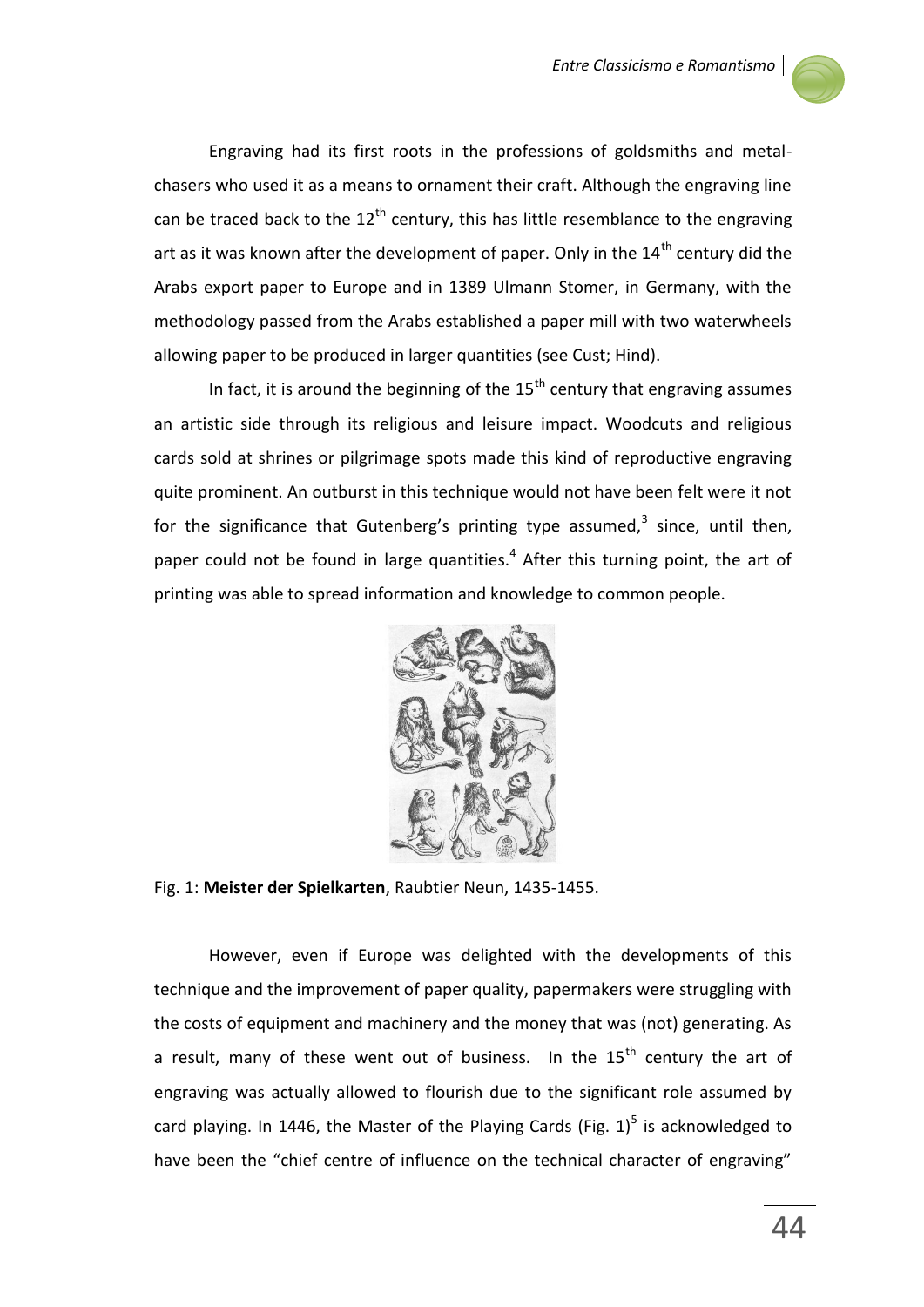

(Hind 20), being then followed by one of his students The Master of the Year 1446 and E.S., the latter already part of the second group of German engravers.

The engraving of cards (Fig. 2) deserves some attention, since two significant connections can be established with  $18<sup>th</sup>$ -century engravings by Hogarth: the first lies in the way it could reach large audiences (even if some of the decks were so expensive that they were offered as wedding gifts); the second is the way it also portrayed political satire<sup>6</sup> and other topics which were part of everyday life, many of these with an educational purpose.



Fig. 2: **The Cardmaker**, from *L'Encyclopedie* by Diderot and d'Alembert, Paris, 1751.

Depending on the material used, hand-made, woodblocks or stencils, cards became very popular in Europe. Some were produced from engravings in copper and had greater detail, others were luxury hand-painted decks that could not be bought by everybody. One thing leaves no doubt, artists like The Master of the Playing Cards or E.S. (the latter considered one of the greatest influences in the progress of the art of engraving; see Hind 25), followed by Schongauer and Dürer, were pioneers in their technique, which, at the time, coexisted with the Italian engraving that was less proficient but more aesthetically concerned.

In the first half of the  $16<sup>th</sup>$  century, in Italy, Dürer's work had great impact on artists such as Raphael and Titian who saw it as a way of spreading their own work. In fact, the former was "the first of the great painters to realize the market value of popularity by pressing an engraver of first rank entirely into his service" (Hind 96). On the other hand, Dürer's influence was enormous on engravers such as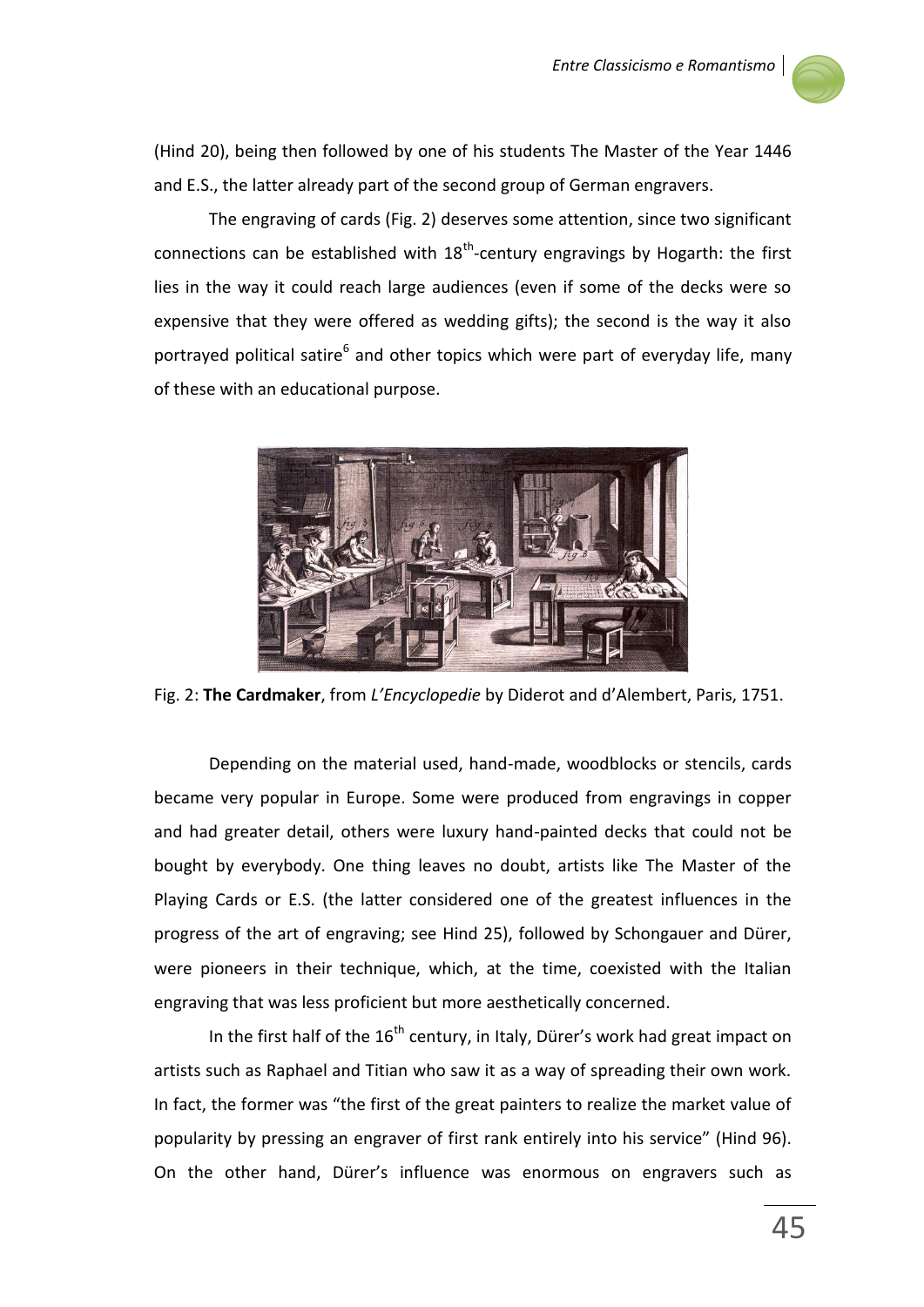

Marcantonio, Agostini de Musi and Marco Dente. Unfortunately, the second half of this century was not a good one for engraving, as it came to a standstill – were it not for the collection created by Mathew Parker, $^7$  the Archbishop of Canterbury, who gave the first impulsion to the engraver's art, and for Rubens's<sup>8</sup> works and his wants of an engraver, the art in England might have never found its course. With the appearance of copperplate engraving almost only a century later, England was far behind all the other European countries. This was, in fact, the main reason why the vast majority of work sold in the streets of London was foreign in its origin. Even fifty years later, when engraving gave its first steps in England, artists were mainly visitors or Protestant refugees from the Low Countries, this being reflected until the eighteenth century, as stated by Murray:

Dutch printers emigrating to England for religious, economic, or other reasons brought with them a knowledge and skill in printing far superior to that of their English colleagues. English printers were dependent upon Dutch type foundries until the eighteenth century. [...] Dutch influences altered the patterns of English life in both basic and trivial matters. New industries meant new commodities; new tools and scientific instruments made new tasks possible. New ideas emanating from Dutch thinkers gave direction to British thought. (849)

Between the late  $16^{th}$  century and the  $18^{th}$  century, the art of portrait engraving flourished. Van Dyck, who became the leading court painter in England, introduced etching<sup>9</sup> as applied to his portraits, soon realizing that the finishing product should be left to professional engravers. His and Rembrandt's works gave a great impulse to engraving at the time. William Faithorne, known as the first English portrait engraver alongside with David Loggan and Robert White, made difficult to deny French and Flemish influence in the early stages of engraving in England. Despite this, the art of English engraving was about to suffer drastic changes, both in form and aim.

When we finally reach the sophisticated artistic  $18<sup>th</sup>$  century, engraving takes a whole different purpose, mainly in England, where satirical engraving stands almost on its own.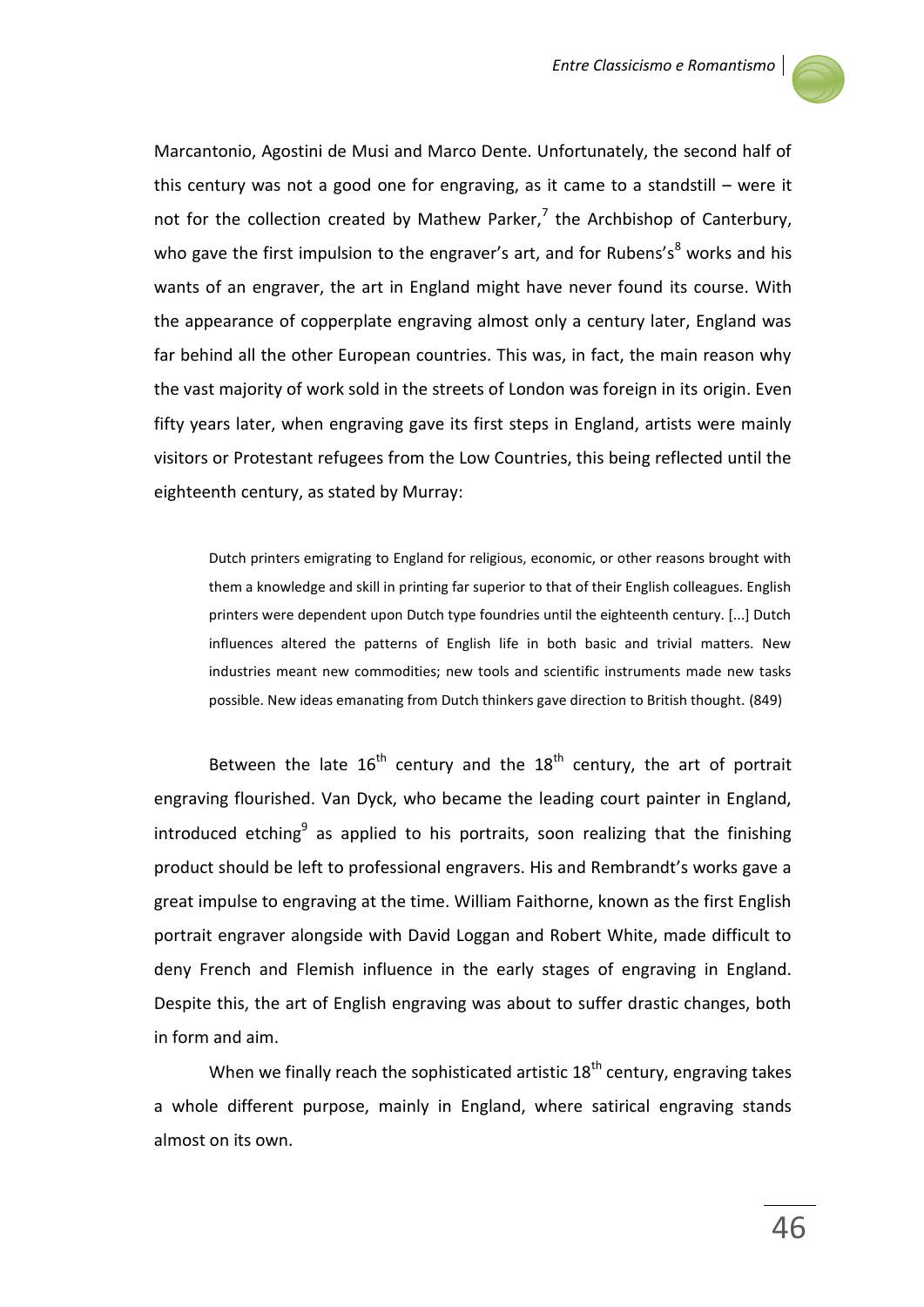

In this sense, William Hogarth's work explains Auerbach's statement that considers engraving as a "branch of art which, though a craft in the proper sense of the word, was because of its widespread circulation of the utmost importance" (326).

> \* \* \*

In his *Autobiographical Notes*, William Hogarth presented himself as "the visual interpreter of contemporary urban life." This autobiographical description seems to fit the concept under which engraving should be seen in England at the time – an artistic tool that allowed every branch of society to experience art in a meaningful way, allowing them to feel close to the work itself.

Indeed, one if not the most relevant role of Hogarth's work, was to give the chance to people from several ranks in London society to get acquainted with foreign artists (through the reproductions of their works) and, later, to see the everyday reality of the city and country depicted in his engravings. As we have already seen, when compared to painting, engraving with its system of mass production was a low-priced way of allowing people in general to buy art, $^{10}$  and Hogarth would come to know how to take advantage of this.

An apprentice to a silver engraver, later a copper one, our artist soon realized that this would be too limited a field for him. In fact, in his *Autobiographical Notes*, Hogarth explicitly acknowledges the lost time "till I was three and Twenty" in apprenticeship, such was the limited nature of the art. The fact that Hogarth never finished his apprenticeship, and by April 1720 decided to quit (Paulson 51), can be seen as the reflection of his constant dissatisfaction with the little engraving (in its primitive reproductive stage) had to offer him. $^{11}$  Hogarth, as many of his fellow engravers, had to deal with the prejudice felt in relation to engraving, which made people see it as a craft and not an art.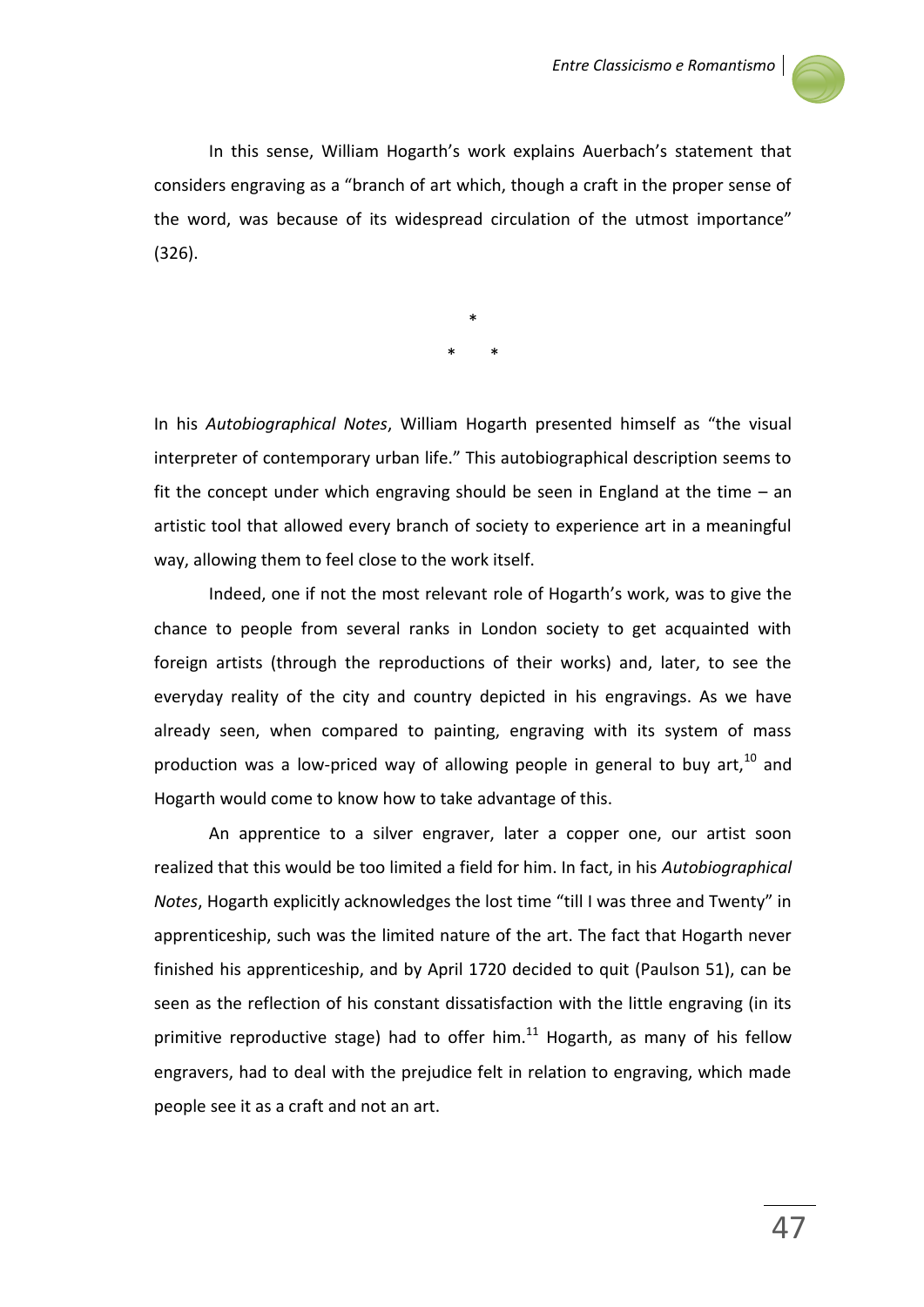

Corner

Fig 3: William Hogarth's **Trade Card**, 1720.

Hogarth described the early stages of his activity like this:

Engraving on copper was, at twenty years of age, my utmost ambition. To attain that it was necessary that I should learn to draw objects something like nature, instead of the monsters of heraldry, and the common methods of study were much too tedious for one who loved his pleasure and came so late to it... (*Autobiographical Notes* 200)

One should, however, consider Hogarth's apprenticeship as extremely relevant as far as his career was concerned. Even if it was something that demotivated him at times and gave him a sense of not owning his work and/or skill, the fact is that not only did it initiate him into the Great Masters, but also allowed him to gain a skilled knowledge as well as introduced him to some of the circles where he would later have to move. It is nonetheless true that the work of engravers in England at the time was not an easy one since their art was not yet considered as such and the London print trade seemed a rather "inhospitable and unpromising place to make a career" (Hallett 11). Hogarth was quite aware of this, judging from what he wrote in his essay *Britophil*:

But here again I had to encounter a monopoly of printsellers, equally mean, and destructive to the ingenious. [...] I found copies of [the first plate I published] in the print-shops, vending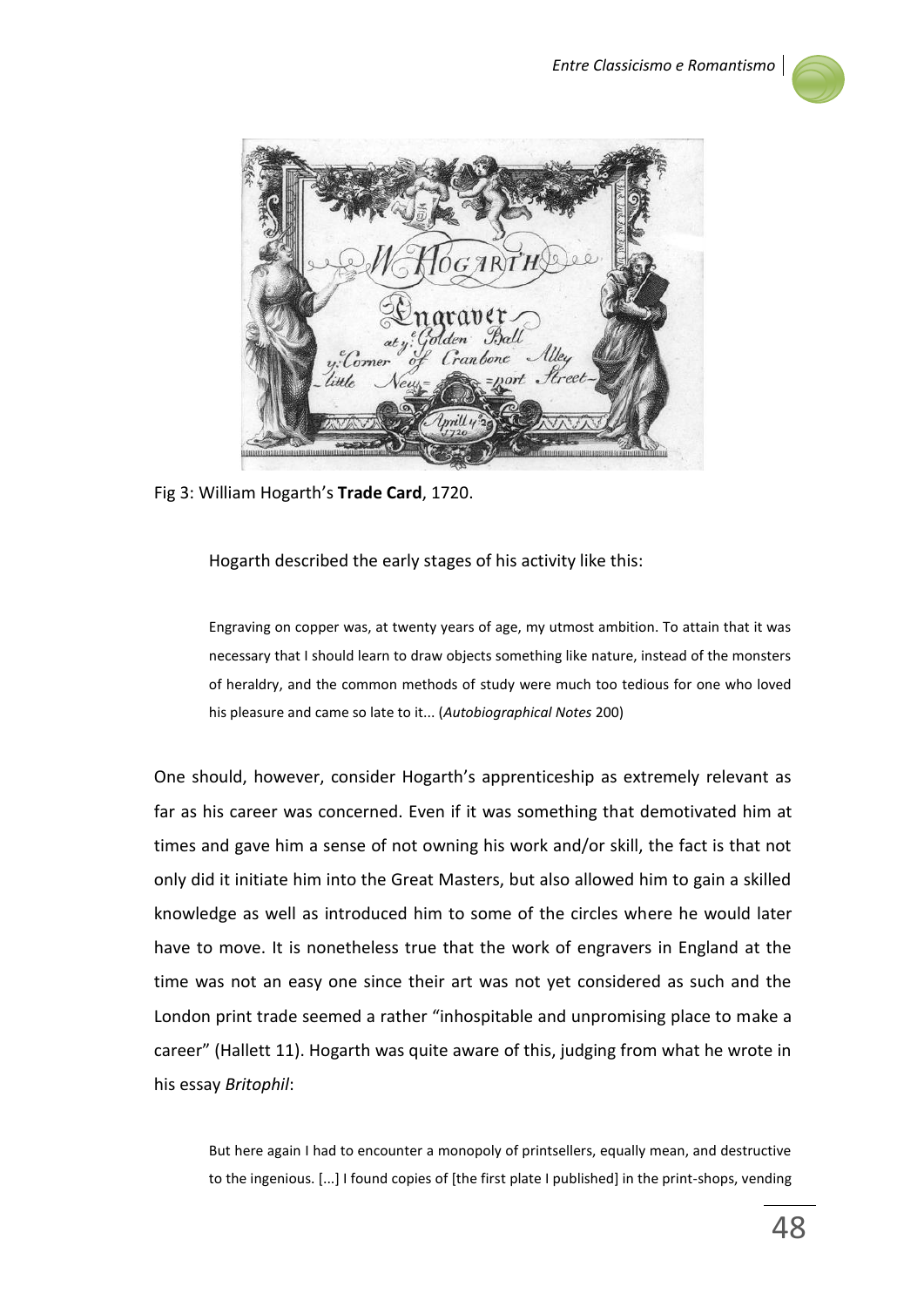

at half-price, while the original prints were returned to me again; and I was thus obliged to sell the plate for whatever these pirates pleased to give me, as there was no place of sale but at their shops. (6)

Having learnt from what had happened to his father.<sup>12</sup> Hogarth soon realized that the act of merely copying would not take him anywhere nor allow him to pay his debts. In this line of work, as in the one of his father, he would do all the work and the print shop owners would get the money. In April 1720, Hogarth made his own shop card and decided to go against what was obvious. Later that same year, in October, he was about to join the new art academy to open in St. Martin's Lane.

Hogarth's beginning was not much different from that of some other engravers at the time, who usually started, as previously stated, engraving silver and then copper and doing book illustrations.<sup>13</sup> It was not the craft that made Hogarth different, it was what he intended to do with it and how he accomplished it. Until then, engraving was a mere reflection of Italian, Dutch and French artists' work ending up by being the result of what print shop owners decided to import. English people had not yet learnt the taste for British Art and were devoted to this foreign fashion that allowed many to "travel" overseas; people were given an insight into foreign reality through the images they were able to see and purchase.

Even if the influence of French engravers was strongly felt at the time Hogarth started working, it is acknowledged that he was quite familiarized with the European tradition due to one of his great qualities: his passion for knowledge. Hogarth was curious and, like his father, he wanted to learn more; at coffee-shops and artists' studios he was able to absorb most of the knowledge which could later be traced in numerous of his works. According to Antal (37), his strongest influence came from the Dutch printmaker Callot, $14$  from whom he borrowed some motifs he then transformed by giving them a distinct personal touch.

In fact, one of the common characteristics between Callot and Hogarth was the way they were able to vividly describe their surroundings and paint scenes where people would be able to recognize themselves, the ones who surrounded them (in politics, the arts, the church) and the events that were happening at the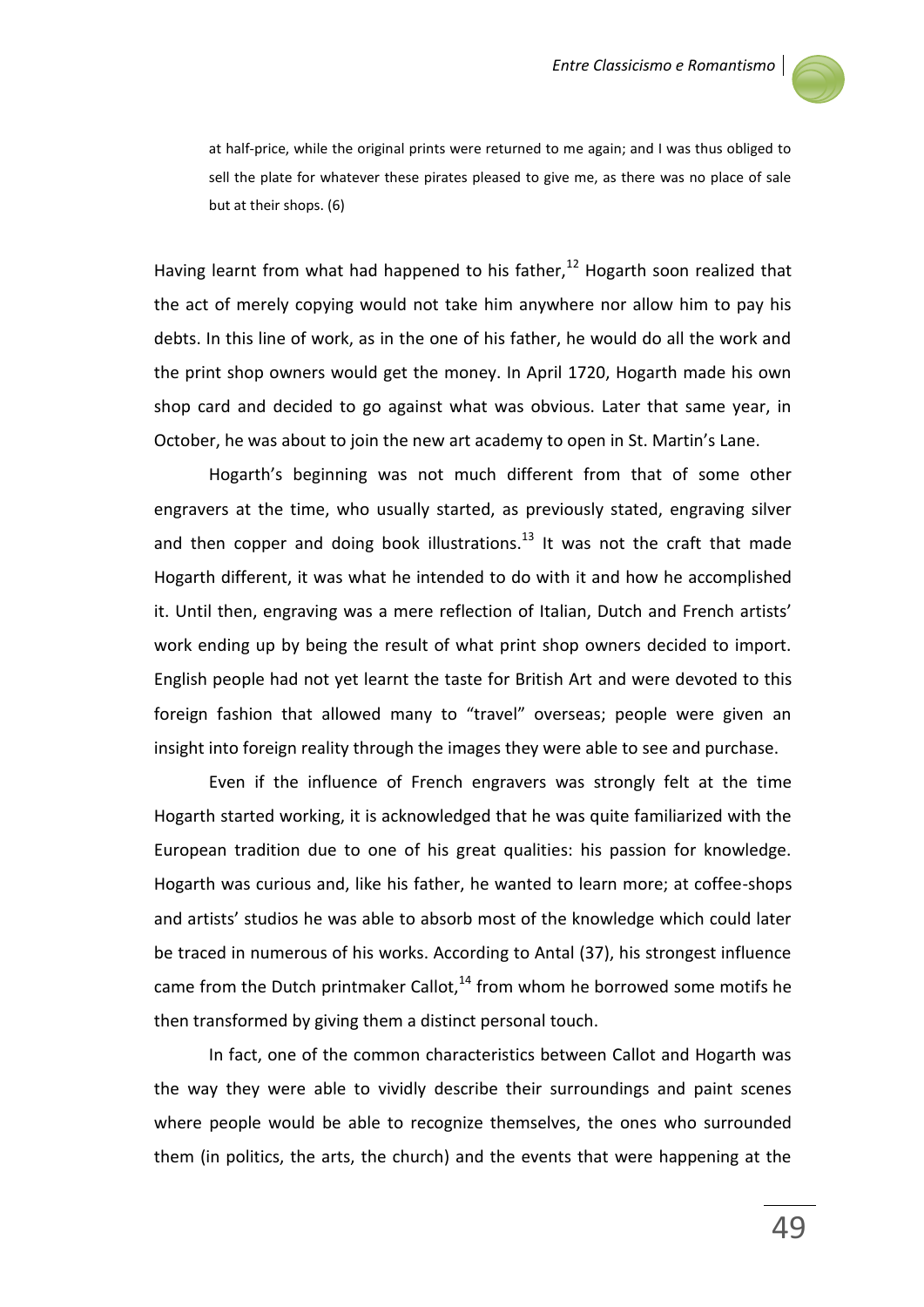

time. Antal has described them as "innovators in the reporter-like interest they manifest in such wide fields of everyday life." This way, as I have already mentioned, of making journalism was revolutionizing the epoch and drawing people's attention to this new branch of British art.

Hogarth's marriage to the daughter of Sir James Thorhill<sup>15</sup> undoubtedly contributed to his success. Moreover, he was starting to be noticed by his works and ambitious character alongside his fresh look upon the city of London and its inhabitants.

> \* \* \*

The streets of London seemed to be tailor-made for Hogarth's work and style, since most of his engravings were, according to him, the product of what he kept in his "mind's Eye without drawing upon the spot". Even if this was generally true, mainly because Hogarth was forced to train his memory every time he had the chance to witness something worth retaining (either a row in the street or a sketch in a shop window), it is said that he had the habit of drawing on his nail small details he was afraid of forgetting.

Having been born and raised in the centre of London all his life, Hogarth spent his childhood and teenage years surrounded by the hectic activity of the cosmopolitan trading city that London was becoming. He was able to witness the most different types of scenes from everyday life – from prostitutes on the street to politicians strolling about, he was able to tell the story of what was happening around him and his fellow Londoners.

Areas and familiar places of London such as the Smithfield Market, Covent Garden, Holborn, Bridewell Prison, Bethlehem Royal Hospital, Cheapside, Tyburn and Charing Cross can easily be seen in Hogarth's engravings. Hogarth had always been a good observer, a characteristic that he found essential in his work; to this he added his mocking tone plus his satirical wit, which ended by being the key to his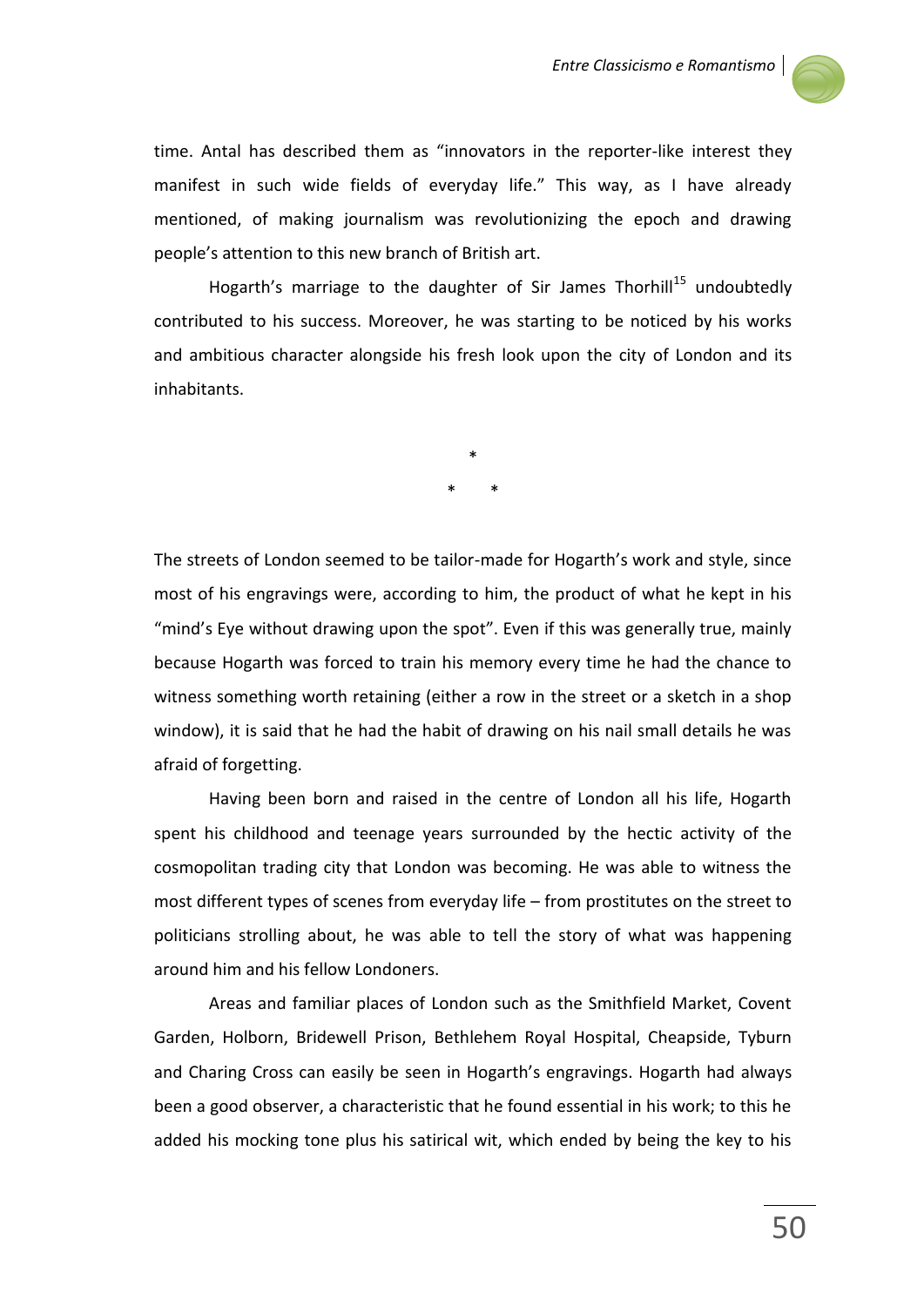

success, the launch pad to engraving and the place it was about to assume in English art.

The *South Sea Scheme* (1721) was one of his first adventures in the city which allowed him to combine symbols of the church and the state alongside his satire of the frenzy for money and the race for stocks alluring corruption. Another example which was not less important were his moral series like *The Harlot's Progress* and *The Rake's Progress*. The success of the former was so huge among people from all social classes that it ended up by being wretchedly copied by unskilled people. With the latter, Hogarth decided to use a different strategy – he held back his last engravings from the series of eight, hoping that the law would finally offer him and other visual artists authorial protection.

The Engraver's Copyright Act of 1735, also called Hogarthian Act, emerged then as an expected consequence of numerous years without any kind of rights concerning the visual arts. The pressure of a group of artists headed by Hogarth who were tired of seeing their works being badly reproduced had as its main aim the protection of many of those who had been, for over forty years, continuously deprived of their rights, being nothing more than mere spectators of their fate. Exploited by their publishers and copied by unskilled people, artists were, from that moment on, given exclusive rights on their creations for fourteen years,  $16$  which prevented them from having their works copied. For engraving it was the giant leap to recognition in the Academy and society.

Throughout his numerous descriptions of the city of London and his moral subjects which he was able to made accessible to most people, Hogarth granted engraving the power to reach the *high* and *low* cultures. Through topics such as trade, crime, poverty, West End elites or the stories of people in influential circles, the art of engraving was being used to play a social and moral role in  $18^{th}$ -century London. Hogarth described his skill and uniqueness like this:

I had one material advantage over my competitors, viz., the early habit I acquired of retaining in my mind's eye, without coldly copying on the spot, whatever I intended to imitate. [...] Instead of burdening the memory with musty rules, or tiring the eye with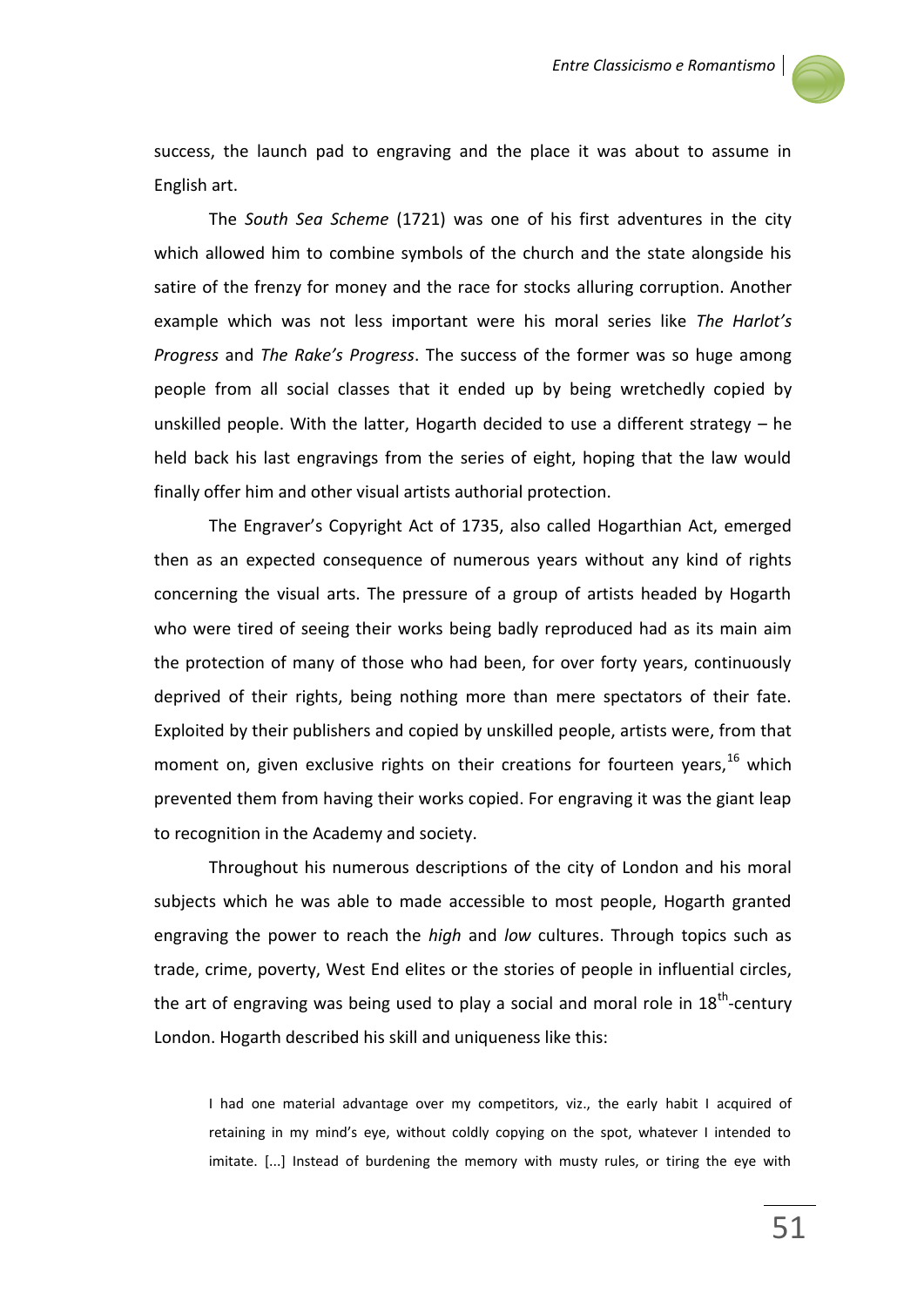

copying dry or damaged pictures, I have ever found studying from nature the shortest and safest way of obtaining knowledge in my art. (*Autobiographical Notes* 202)

> \* \* \*

The  $18<sup>th</sup>$  century could be set as the century of change in many areas of English life where the *Arts* were no exception. The creation of the Royal Academy of Arts can be considered the best example of this, as it publicly acknowledged authors and simultaneously made art available to a larger audience through its impact on education. Under the influence of the European tradition, namely Italian, French and Dutch, English artists were able to learn more about their fellow artists at the same time as they learnt innovative techniques and apprehended new motifs. Moreover, the number of French immigrants that London received at the time was also a good help diffusing the work that was being done overseas. A great deal was learnt from these artists and from the engravings they brought to London, which reproduced the Great Masters and their favourite scenes.

The *craft* was soon to be seen as *art* with the impact it was slowly gaining on the windows of many printshops. William Hogarth, divided between his love for painting and engraving, found on the latter the key to, not only (later) worldwide recognition, but also the trait that would give engraving the power to communicate to the masses in the  $18<sup>th</sup>$  century, thus allowing art to be closer to people and, simultaneously, deal with relevant subjects such as poverty, corruption and war.

What does not cease to surprise us is that, as Brewer says, Hogarth's "place in the heritage (which now seems so self-evident) had to be invented, not out of whole cloth but from the crazy quilt of 'yours' and 'mine' " (2000: 26).

 $\ddot{\phantom{a}}$ 

<sup>1</sup> In this case, the role Hogarth played in the creation of the Society of Artists and the permanent exhibitions at The Foundling Hospital already allowed this.

<sup>&</sup>lt;sup>2</sup> According t[o http://www.etymonline.com/index.php?term=art,](http://www.etymonline.com/index.php?term=art) accessed 2nd April 2011.

 $3$  Gutenberg also started his career as a goldsmith.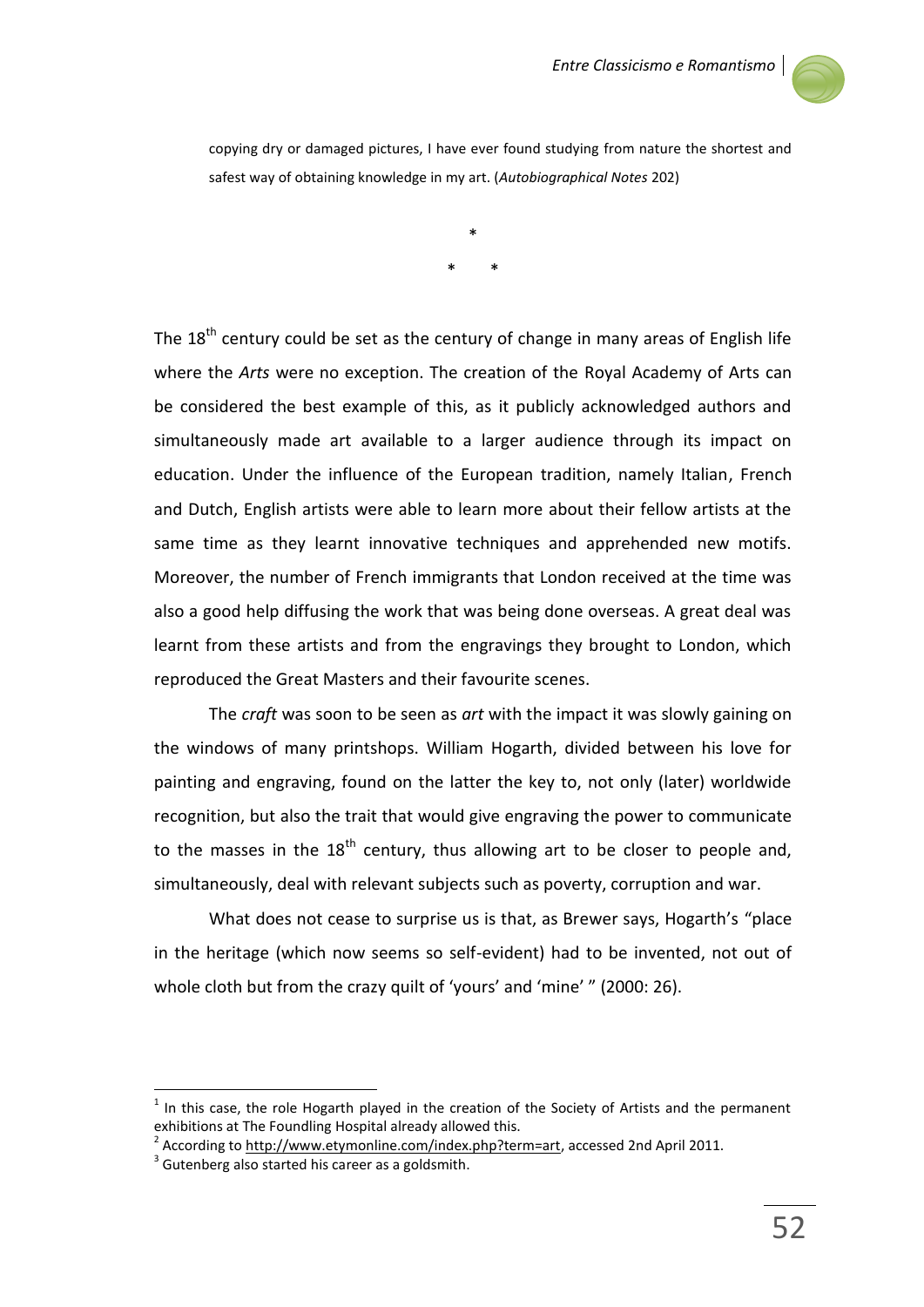

<sup>4</sup> Papermaking spread to Belgium in 1407, Holland 1428 and Switzerland in 1433. Between 1450-55 book printing in Europe started when Gutenberg's Bible was produced. In 1470 a bookseller's advertisement issued by Peter Schoeffer was the first poster printed upon paper to be produced in Europe. Paper making was introduced in England in 1490 and was made by John Tate of Hertfordshire. In [http://www.paperlinx.com/cpa/htm/htm\\_paper\\_history.asp?page\\_id=56,](http://www.paperlinx.com/cpa/htm/htm_paper_history.asp?page_id=56) accessed 9th April 2011.

<sup>5</sup> According to Helmutt Lehmann-Haupt, Gutenberg worked directly with him on his first engravings.

6 *The Knavery of the Rump*, published in 1679, was a deck of cards which was a satire on Oliver Cromwell's government.

 $<sup>7</sup>$  Even though the Archbishop's main aim was to prove the supremacy of the Church of England over</sup> Rome, the fact is that because of this he employed many cutters, painters, bookbinders and drawers in his house. For further information see Cust.

 $^8$  Rubens was knighted by Charles I of England in 1630 and lived in London for some time afterwards, having been awarded a Master of Arts degree by Cambridge University.

 $9$  The difference between these methods is how the plates are made. In engraving, special tools of varying thicknesses and shapes are used to cut lines in the plate. Etchings, on the other hand, use a chemical process in which the plate is first covered with an acid-resistant "ground", and then worked with an etching needle. I[n http://www.collectorsguide.com/fa/fa096.shtml.](http://www.collectorsguide.com/fa/fa096.shtml)

 $10$  According to Antal, many of these cheap engravings would cost more or less a shilling each, which made them more accessible than the literary periodicals. This was extremely relevant in Hogarth's case, since his engravings, being part of a series or not, always ended by telling a story.

 $11$  If it is true that the whole procedure of the engraver's apprenticeship was an issue taken very seriously and that could encompass 8 years to be fully accomplished, it is nevertheless a fact that most of it would have as main purpose the sole reproduction of European Masters as well as engraving coats of arms.

<sup>12</sup> Hogarth's father was both a schoolmaster and an author, later opening a coffee-shop where he was able to join the cultural activities he liked with the essential one of making money. He worked very often for book printers making revisions of the texts, which included improvements, and he made almost no money for that.

<sup>13</sup> The illustrations for Samuel Butler's *Hudibras* (1725) were probably the most famous produced by Hogarth, giving him a quite unexpected notoriety.

<sup>14</sup> Antal describes Callot's influence in engraving like this: "In all Dutch engravers of actualities of the late seventeenth and early eighteenth century we find a strong undertone of Callot from whom, indeed, they all fundamentally derive" (37).

<sup>15</sup> One should bear in mind, even if not undermining Hogarth's talent, that Thornhill's success as an artist was envied by many English artists since he was one of the few to compete with some European masters. Hogarth was also a pupil at his drawing school in Covent Garden, which gave him the possibility to know people in the right circles.

 $16$  I find it interesting that for Hogarth's wife this period was extended for another 20 years (Paulson 44).

## WORKS CITED

Antal, F. "Hogarth and His Borrowings." *The Art Bulletin*, Vol. 29, No. 1 (1947): 36-

48.

1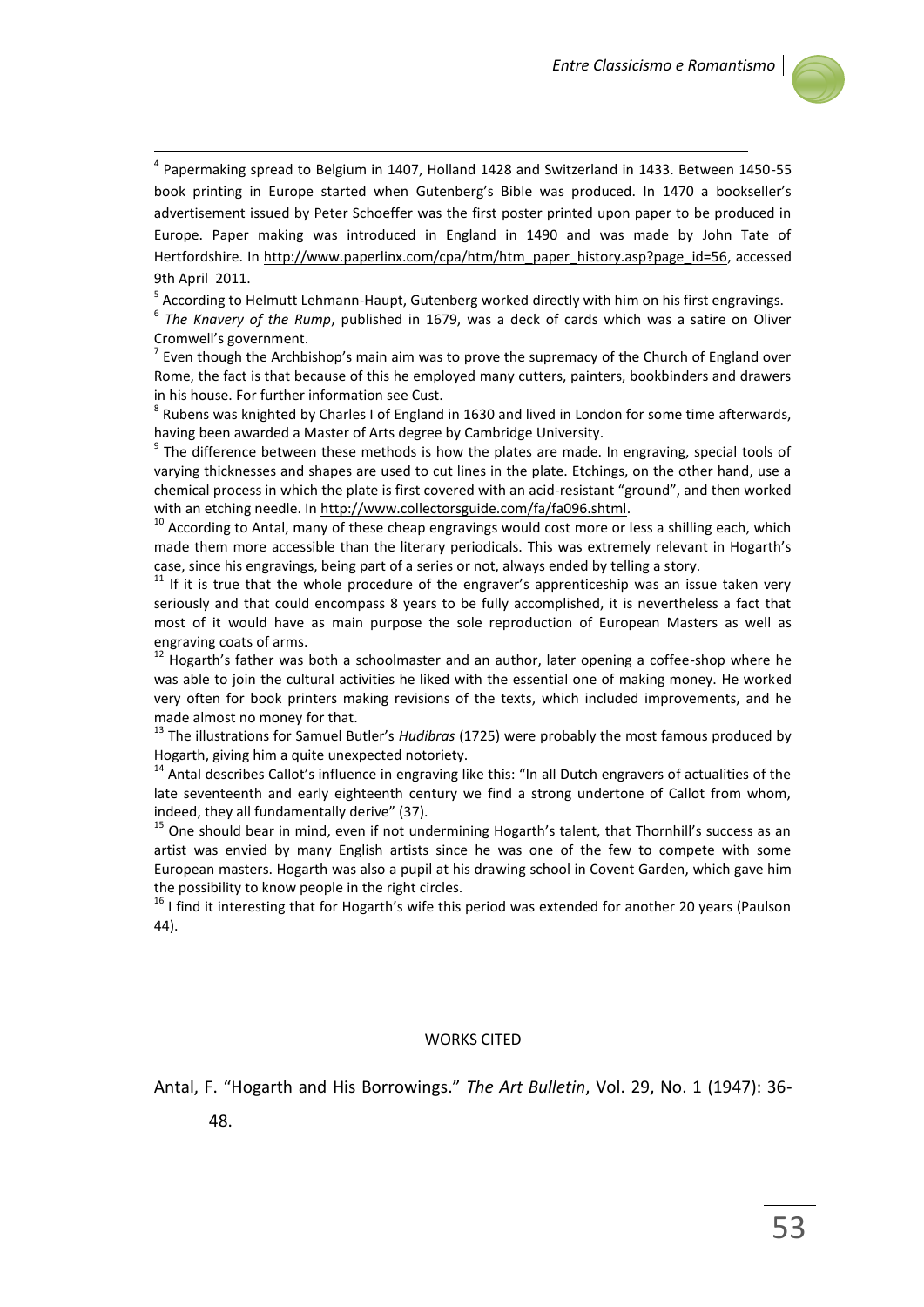

Auerbach, E. "Early English Engravings – a review." *The Burlington Magazine* Vol. 94, No. 596 (1952): 329-330.

Brewer, David A. "Making Hogarth Heritage." *Representations* No. 72 (2000): 21-63.

- Cust, Lionel. "Early English Engraving." *The Burlington Magazine for Connoisseurs* Vol. 8, No. 36 (1906): 432-433.
- Hallett, M. *Hogarth*. London: Phaidon Press, 2000.

1

- Hegel, G. *Aesthetics. Lectures on Fine Art*, trans. by T.M. Knox. 2 vols. Oxford: Clarendon Press, 1975 [1835].
- Hind, A. *A History of Engraving and Etching: from the 15th century to 1914*. New York: Dover, 1963.
- Hogarth, W. *The Analysis of Beauty*. Edited by Ronald Paulson. Suffolk: Yale University, 1997.
- ---. *"*Autobiographical Notes." *The Analysis of Beauty*, edited by John Burke. Oxford: Clarendon Press, 1955.
- ---. "Britophil." *The London Magazine* 6, 1737: 385-6. Web. 06.04.2011 [<http://books.google.co.uk/books?id=bkcDAAAAMAAJ&lpg=PA469&ots=Zen](http://books.google.co.uk/books?id=bkcDAAAAMAAJ&lpg=PA469&ots=ZenThQccWx&dq=London%20Magazine%201737&pg=PA386#v=onepage&q&f=false) [ThQccWx&dq=London%20Magazine%201737&pg=PA386#v=onepage&q&f=](http://books.google.co.uk/books?id=bkcDAAAAMAAJ&lpg=PA469&ots=ZenThQccWx&dq=London%20Magazine%201737&pg=PA386#v=onepage&q&f=false) [false>](http://books.google.co.uk/books?id=bkcDAAAAMAAJ&lpg=PA469&ots=ZenThQccWx&dq=London%20Magazine%201737&pg=PA386#v=onepage&q&f=false).
- Kant, E. *Kritik der Urteilskraft* Web. 04.04.2011 [<http://gutenberg.spiegel.de/buch/3507/44>](http://gutenberg.spiegel.de/buch/3507/44).
- Murray, John J. "The Cultural Impact of the Flemish Low Countries on Sixteenth- and Seventeenth-Century England." *The American Historical Review* Vol. 62, No. 4 (1957): 837-854.
- Paulson, R. *Hogarth – The 'Modern Moral Subject' 1697-1732*. Cambridge: The Lutterworth Press, 1992.
- Sickert, W. "The Future of Engraving." *The Burlington Magazine for Connoisseurs* Vol. 27, No. 150 (1915): 224-231.
- Simon, Robin. *Visual Impressions of London*. 2007. Web. 14.03.2011< [http://www.gresham.ac.uk/lectures-and-events/hogarths-london>](http://www.gresham.ac.uk/lectures-and-events/hogarths-london).